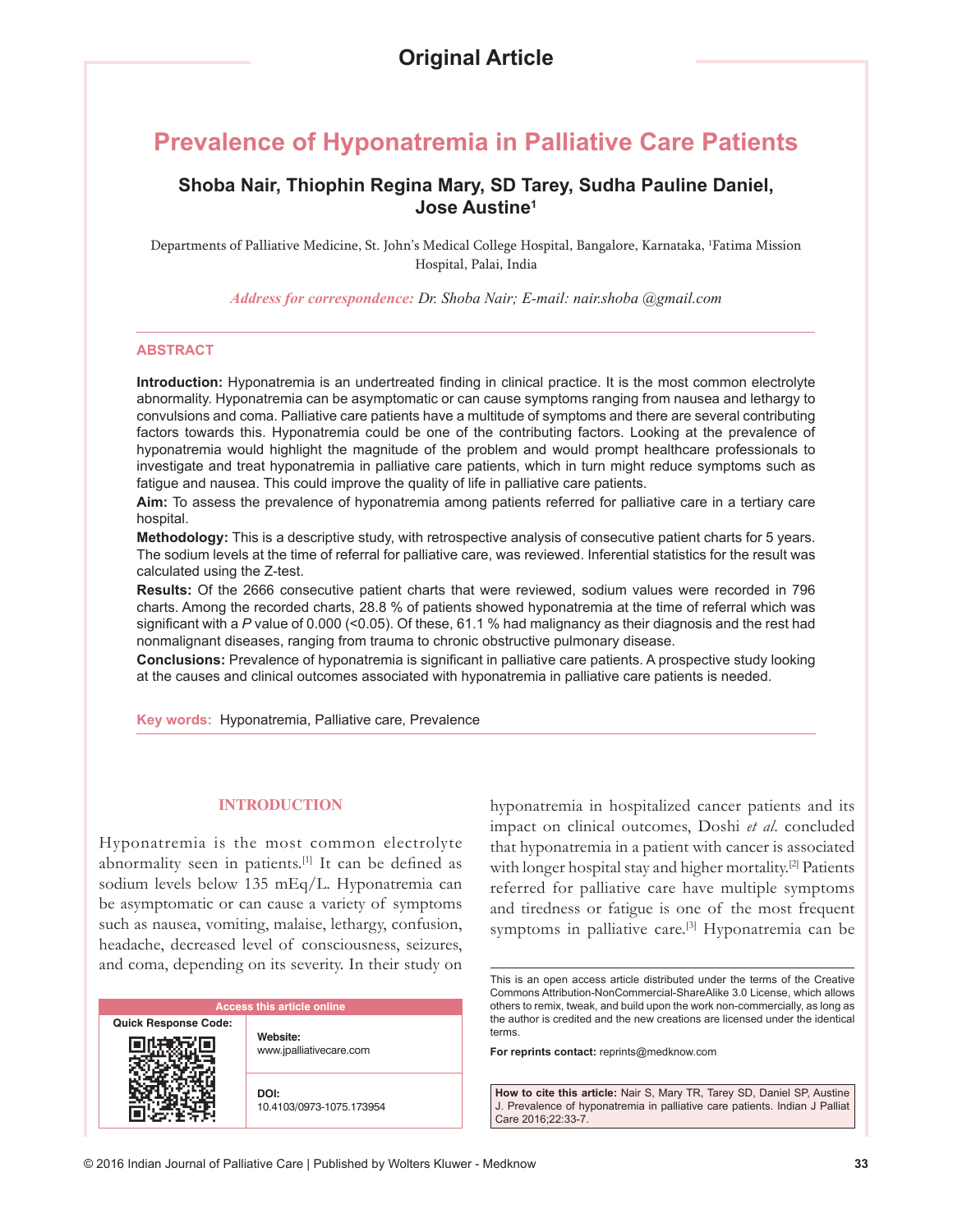counted as one of the many contributing factors for fatigue in these patients.

Hyponatremia can be classified, according to volume status, as - hypovolemic hyponatremia: Decrease in total body water with greater decrease in total body sodium, euvolemic hyponatremia: Normal body sodium with increase in total body water, hypervolemic hyponatremia: Increase in total body sodium with greater increase in total body water. Hyponatremia can be further sub-classified according to effective osmolality as hypotonic hyponatremia, isotonic hyponatremia, and hypertonic hyponatremia.

Hypovolemic causes of hyponatremia include acute corticosteroid withdrawal, cerebral salt wasting, diuretic use, gastrointestinal loss, iatrogenic (insufficient volume, use of hypotonic solutions), and skin loss. Normovolemic causes include adrenal insufficiency, drug-induced: Selective serotonin reuptake inhibitors, opioids, and oxytocin. Opioids are a group of drugs that are regularly prescribed for palliative care patients. Hypothyroidism and syndrome of inappropriate secretion of antidiuretic hormone (SIADH) are other important causes of normovolemic hyponatremia. Hypervolemic causes of hyponatremia include acute renal failure, cirrhosis, and congestive heart failure. In cancer patients, which form a majority of palliative care patients, hyponatremia is caused mainly by SIADH and salt wasting. Cancers of the lung, breast, head and neck are the ones commonly associated with hyponatremia caused mostly by SIADH. Among these, lung cancer has the worst prognosis which can be compounded by the increase in mortality caused by hyponatremia.<sup>[4]</sup>

Establishing the cause of hyponatremia in palliative care patients is often not undertaken as they have multiple co-morbidities and there could be several factors involved. In a developing country like India, financial implication is a major factor that contributes to physician's reluctance in ordering multitude of tests required to establish the exact cause of hyponatremia such as serum osmolality, urine osmolality, and imaging studies. Clinical judgment in requesting appropriate investigations is tested in such circumstances. Correction of hyponatremia becomes difficult when there are multiple causes. A literature search reveals that hyponatremia is prevalent in patients and often is an incidental finding which is undertreated.<sup>[5]</sup>

### **METHODOLOGY**

A retrospective manual analysis of charts of consecutive patients, who were referred to the Department of Pain and Palliative Medicine, St. John's Medical College Hospital, Bengaluru for a total of 5 years, was carried out. All patients whose sodium levels were below 135 mEq/L were included in the analysis. Inferential statistics for the result was calculated using the Z-test. Statistical package SPSS 16 (IBM SPSS statistics) was used for analysis of data.

### **RESULTS**

# **Demographics**

A total of 2666 charts were analyzed. Sodium levels were documented in 796 charts [Figure 1a]. Hyponatremia was recorded in 222 which is 28.8 % of the patients whose sodium levels were documented. Patients' age varied from 3 to 94 years, and 125 men and 97 women demonstrated hyponatremia [Figure 1b].

## **Prevalence of hyponatremia**

Of the 28.8% of patients, who had documented hyponatremia, 61.1 % had malignant disease compared to 39.9 % with nonmalignant disease [Figure 2]. Inferential statistics done with Z-test was statistically significant with a "*P*" value of 0.000.

# **Types of cancers with hyponatremia**

In the malignant group, gastrointestinal cancers showed the highest percentage (36.7%), followed by hematological cancers (16.1%), genitourinary cancers (14.7%), lung cancers (12.5%), head and neck cancers (8.8%), breast cancers (5.1%), and endocrine, renal and soft tissue cancers (5.7%) forming the remaining group [Figure 3].

The nonmalignant group of patients had different diseases such as fractures, amputations, stroke, peripheral vascular disease, renal failure, cardiac failure, and chronic obstructive pulmonary disease.

# **Percentage of patients in different grades of hyponatremia**

Of the 222 patients, who had hyponatremia, 117 (52.7%) had mild hyponatremia with a sodium of 130–134 mEq/L, 65 (29.2%) had moderate hyponatremia with a sodium of  $125-129$  mEq/L, and 40 (19.1%) had severe hyponatremia with a sodium value of 124 mEq/L and less [Figure 4a].

Malignant patients formed 88.8% in the mild hyponatremia group, 75.4% in the moderate group, and 82.5 % in the severe hyponatremia group. The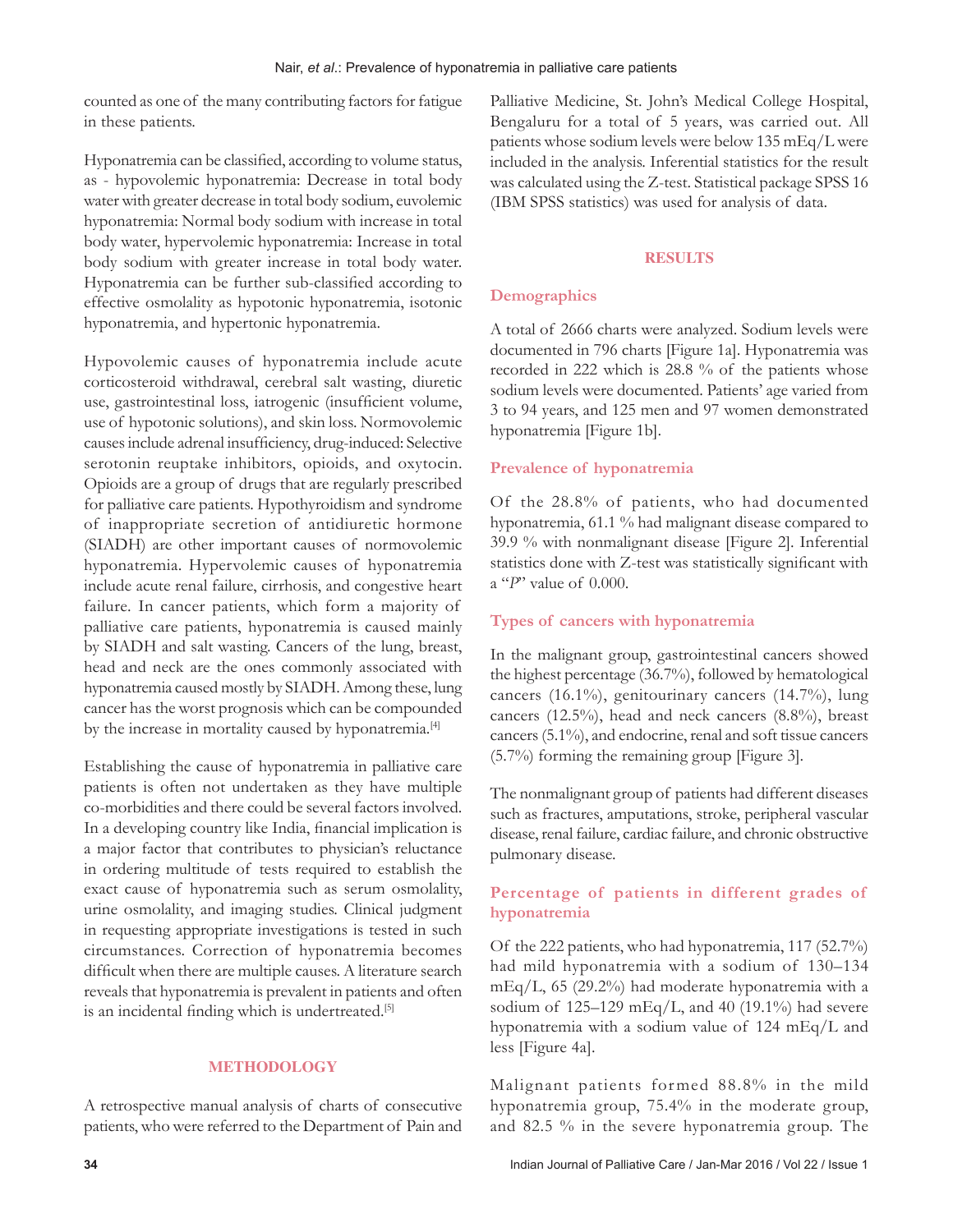

Nair, *et al*.: Prevalence of hyponatremia in palliative care patients

**Figure 1:** (a) Documentation of sodium levels, (b) demographics



**Figure 2:** Prevalence of hyponatremia in malignant and nonmalignant diseases



**Figure 3:** Types of cancers with hyponatremia

nonmalignant patients formed 11.2%, 24.6%, and 17.5 5% in the mild, moderate, and severe hyponatremia group, respectively [Figure 4b].

## **DISCUSSION**

True occurrence of hyponatremia in various clinical settings is difficult to determine. A literature search (Cochrane database and EMBASE) for the prevalence of hyponatremia in palliative care patients did not yield any result. There are several studies that connect hyponatremia to increased hospital stay and increased mortality. This is true, especially with elderly patients.<sup>[6]</sup> In their study looking at predictors of inpatient mortality in an acute palliative care unit, Elsayem *et al*. states that hyponatremia is a significant risk factor among others.[7] Correlation of hyponatremia to patient mortality was not done in the present study.

In their study on prevalence, incidence, and etiology of hyponatremia in elderly patients with fragility fractures, Cumming *et al*., found that hyponatremia was seen in 26% of patients and was highly prevalent. They found that dehydration and prescription of thiazide diuretics and proton pump inhibitors were the potential causative factors and not SIADH.<sup>[8]</sup> In the present study too, the prevalence of hyponatremia was significant at 28.8% with a *P* value of 0.000. In another study, Shapiro *et al.* found that the prevalence of severe hyponatremia in elderly hospitalized person was significant with a *P* < 0.001. They found that it was more frequent in women and multifactorial in etiology in 50% of the cases. In their group of patients, they found that it is most commonly caused by SIADH.<sup>[9]</sup> In the present study, more men  $(125)$ were found to have hyponatremia compared to women (97). Mohan *et al*. states that hyponatremia is a predictor of mortality in the general population independently of age, gender, and co-morbid conditions.<sup>[10]</sup> A study on ambulatory patients with mild hyponatremia followed up over a period of 8 years, found that the prevalence was 6.9% and was significantly associated with age, black ethnicity, presence of cirrhosis, cardiac failure or cancer and use of antiepileptic drugs and serotonin reuptake inhibitors.<sup>[11]</sup> In the present study, 61.10% of patients with malignant diseases and 39.9% of patients with nonmalignant diseases were found to have hyponatremia. In a study that looked at hyponatremia in acute medical admissions, the authors found that the prevalence of hyponatremia was high.<sup>[12]</sup> This could indicate that hyponatremia might be a cause of acute admissions.

In another study that looked at diagnostic codification of hyponatremia on patients admitted under Internal Medicine, the authors found that there was a low prevalence of hyponatremia codification and stated that hyponatremia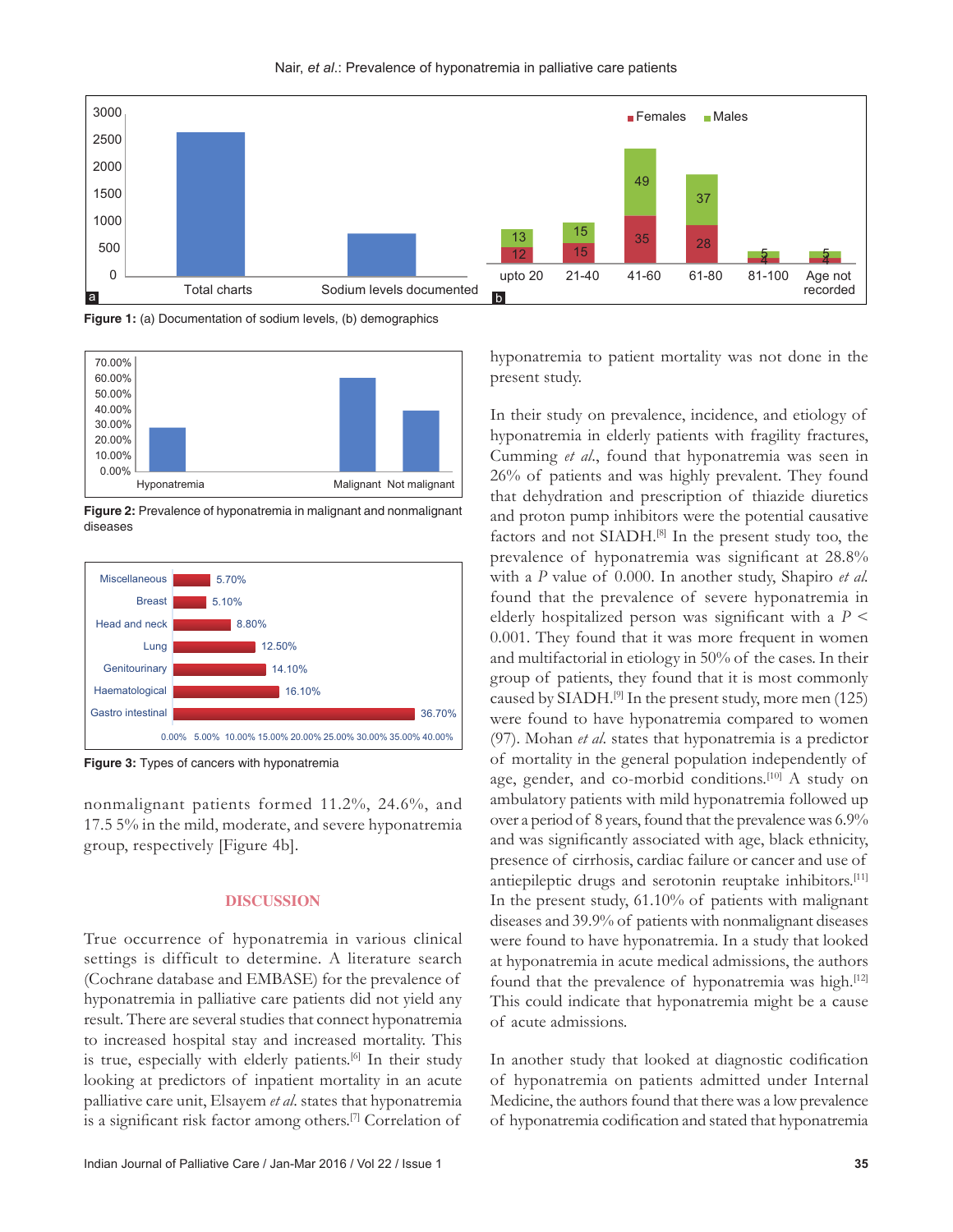



**Figure 4:** (a) Grades of hyponatremia, (b) percentage of malignant and nonmalignant diseases in different grades of hyponatremia

was underreported and undertreated in spite of numerous studies showing devastating effects of hyponatremia.<sup>[13]</sup> Cancer patients form the majority of palliative care patients and cancer in itself and its different manifestations cause hyponatremia. An aging population also has more prevalence of cancer, thereby increasingly seeking palliative care. Hyponatremia can be found associated with SIADH in 10–15% of patients with small cell lung cancer.<sup>[14-16]</sup> In their article on tumor related hyponatremia, Onitilo *et al*. states that hyponatremia is a serious comorbidity in cancer patients and require special attention.<sup>[17]</sup> Hyponatremia may be detected by routine laboratory testing or by the manifestation of neurological symptoms in cancer patients. Appropriate diagnosis is important as treatment differs.<sup>[18]</sup> Hospitalized cancer patients are prone to have a higher rate of hyponatremia when compared to hospitalized noncancer patients with the outcome in the cancer patients being poor.[19] In a study result from the International Metastatic Renal Cell Cancer Database Consortium, hyponatremia was found to be independently associated with a worse outcome in metastatic renal cell cancer patients.[20] Most of the patients referred for palliative care in the present study population were cancer patients.

Worldwide, cancer patients still form the majority of palliative care patients. With an already bad prognosis, it is tough for patients to bear the added burden of hyponatremia and its complications. It is time that we recognized and treated hyponatremia diligently so that the patients and their relatives suffer less from the added burden. Even today the disorder largely remains underdiagnosed.[21] Substantial amount of work needs to be done to assess the causes and management outcomes of hyponatremia in palliative care patients.

### **CONCLUSION**

Prevalence of hyponatremia is significant in palliative care patients. Although this study showed that hyponatremia is more in cancer patients, it cannot be generalized, as the number of cancer patients included in the study was proportionately more than noncancer patients. The causes and clinical outcomes associated with hyponatremia in palliative care patients warrant analysis of a prospective cohort.

### **Financial support and sponsorship**

Nil.

### **Conflicts of interest**

There are no conflicts of interest.

#### **REFERENCES**

- 1. Upadhyay A, Jaber BL, Madias NE. Incidence and prevalence of hyponatremia. Am J Med 2006;119:S30-5.
- 2. Doshi SM, Shah P, Lei X, Lahoti A, Salahudeen AK. Hyponatremia in hospitalized cancer patients and its impact on clinical outcomes. Am J Kidney Dis 2012;59:222-8.
- 3. Radbruch L, Strasser F, Elsner F, Gonçalves JF, Løge J, Kaasa S, *et al.* Fatigue in palliative care patients – An EAPC approach. Palliat Med 2008;22:13-32.
- 4. Bose CK, Dey S, Mukhopadhyay A. Hyponatremia of non-small cell lung cancer: Indian experience. Indian J Med Paediatr Oncol 2011;32:139-42.
- 5. Mescall S, Hashi A, Begum P, Karamat MA. Management of hyponatremia in secondary care. Endocr Abstr 2014;34:P112.
- 6. Gefen S, Joffe E, Mayan H, Justo D. Recurrent hospitalizations with moderate to severe hyponatremia in older adults and its associated mortality. Eur J Intern Med 2014;25:624-8.
- 7. Elsayem A, Mori M, Parsons HA, Munsell MF, Hui D, Delgado-Guay MO, *et al.* Predictors of inpatient mortality in an acute palliative care unit at a comprehensive cancer center. Support Care Cancer 2010;18:67-76.
- 8. Cumming K, Hoyle GE, Hutchison JD, Soiza RL. Prevalence, incidence and etiology of hyponatremia in elderly patients with fragility fractures. PLoS One 2014;9:e88272.
- 9. Shapiro DS, Sonnenblick M, Galperin I, Melkonyan L, Munter G. Severe hyponatraemia in elderly hospitalized patients: Prevalence, aetiology and outcome. Intern Med J 2010;40:574-80.
- 10. Mohan S, Gu S, Parikh A, Radhakrishnan J. Prevalence of hyponatremia and association with mortality: Results from NHANES. Am J Med 2013;126:1127-37.
- 11. Gankam-Kengne F, Ayers C, Khera A, de Lemos J, Maalouf NM. Mild hyponatremia is associated with an increased risk of death in an ambulatory setting. Kidney Int 2013;83:700-6.